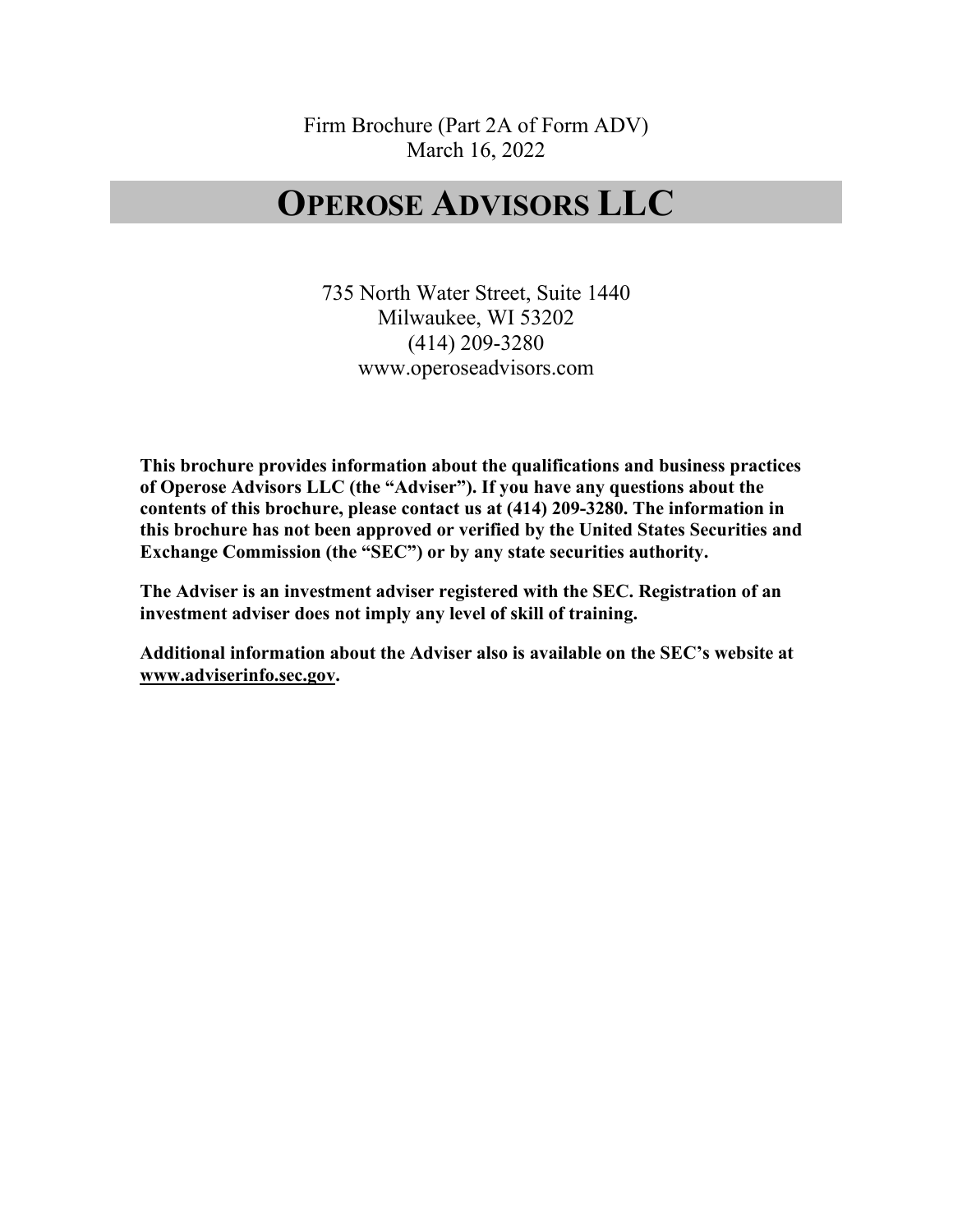## **Item 2 - Material Changes**

The following is a summary of material changes made to our brochure since our last annual update dated March 17, 2021:

Item 5 – Fees and Compensation The requirement to provide a billing statement was removed from this item.

## Item 7 – Types of Clients

This item was updated to disclose the Adviser has clients who manage certain investment vehicles recommended to other clients. This relationship creates a conflict of interest as the firm has an incentive to recommend those investments over other investments. However, these investments are subject to the same investment review and approval process as other investments recommended to clients.

#### Item 8 - Methods of Analysis, Investment Strategies and Risk of Loss

This item was updated to clarify that certain clients of the Adviser and family members of our employees have an interest in investment vehicles that are recommended to clients. These investments are subject to the same investment review and approval process as other investments recommended to clients.

#### Item 10 – Other Financial Industry Activities and Affiliations

This item was updated to remove references to Robert Joyce and Bull Moose Financial as this is no longer applicable for the Adviser.

## Item 14 – Client Referrals and Other Compensation

This item was updated to note the Adviser may receive items of value from mutual funds, ETFs and alternative investments that it recommends in the form of manager sponsored outings or sporting events that its employees may attend. The Adviser maintains a Code of Ethics which governs all employees and requires employees to adhere to the highest standards of business conduct.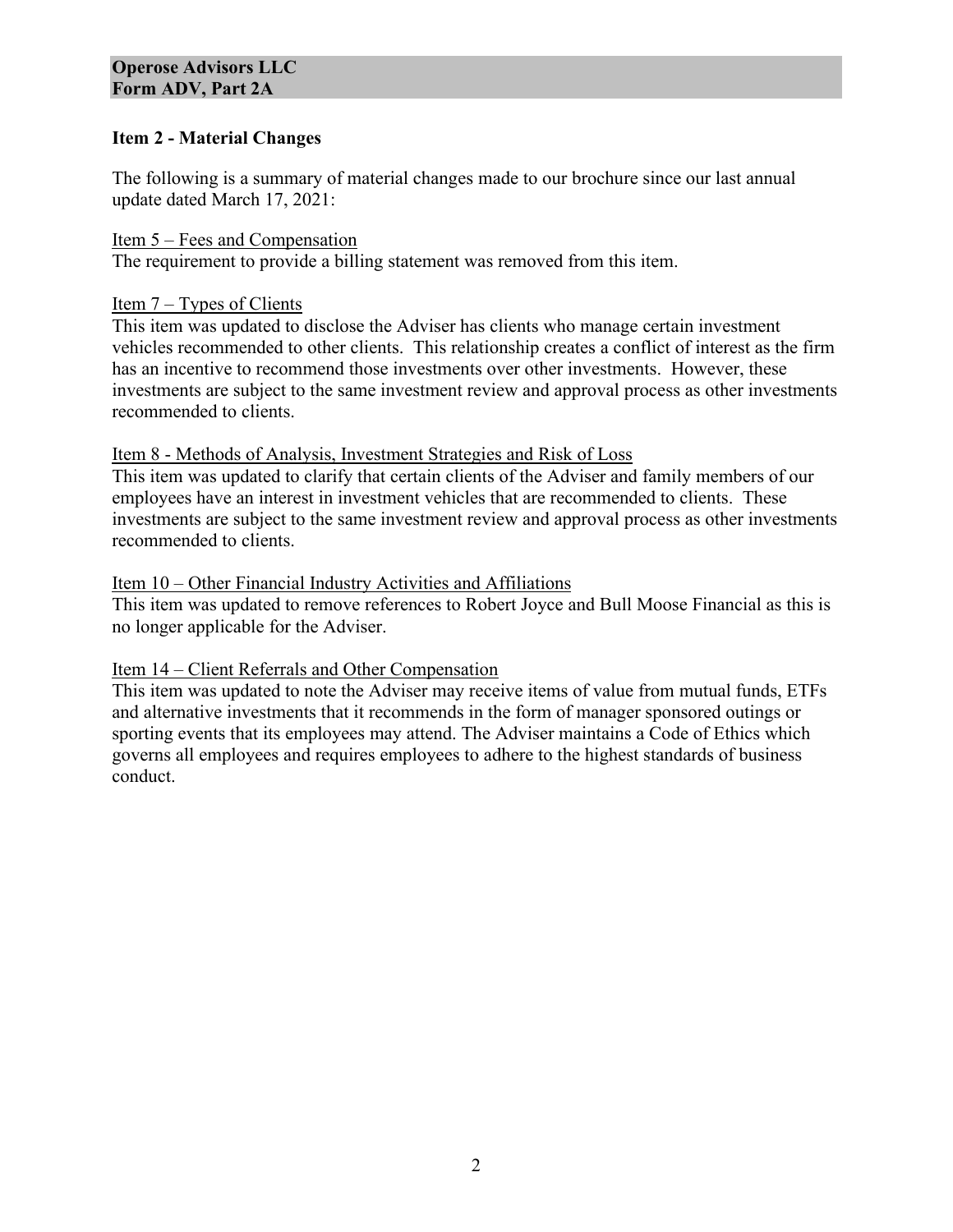## **Item 3 - Table of Contents**

## Page

| Item 11 - Code of Ethics, Participation or Interests in Client Transactions and Personal Trading |
|--------------------------------------------------------------------------------------------------|
|                                                                                                  |
|                                                                                                  |
|                                                                                                  |
|                                                                                                  |
|                                                                                                  |
|                                                                                                  |
|                                                                                                  |
|                                                                                                  |
|                                                                                                  |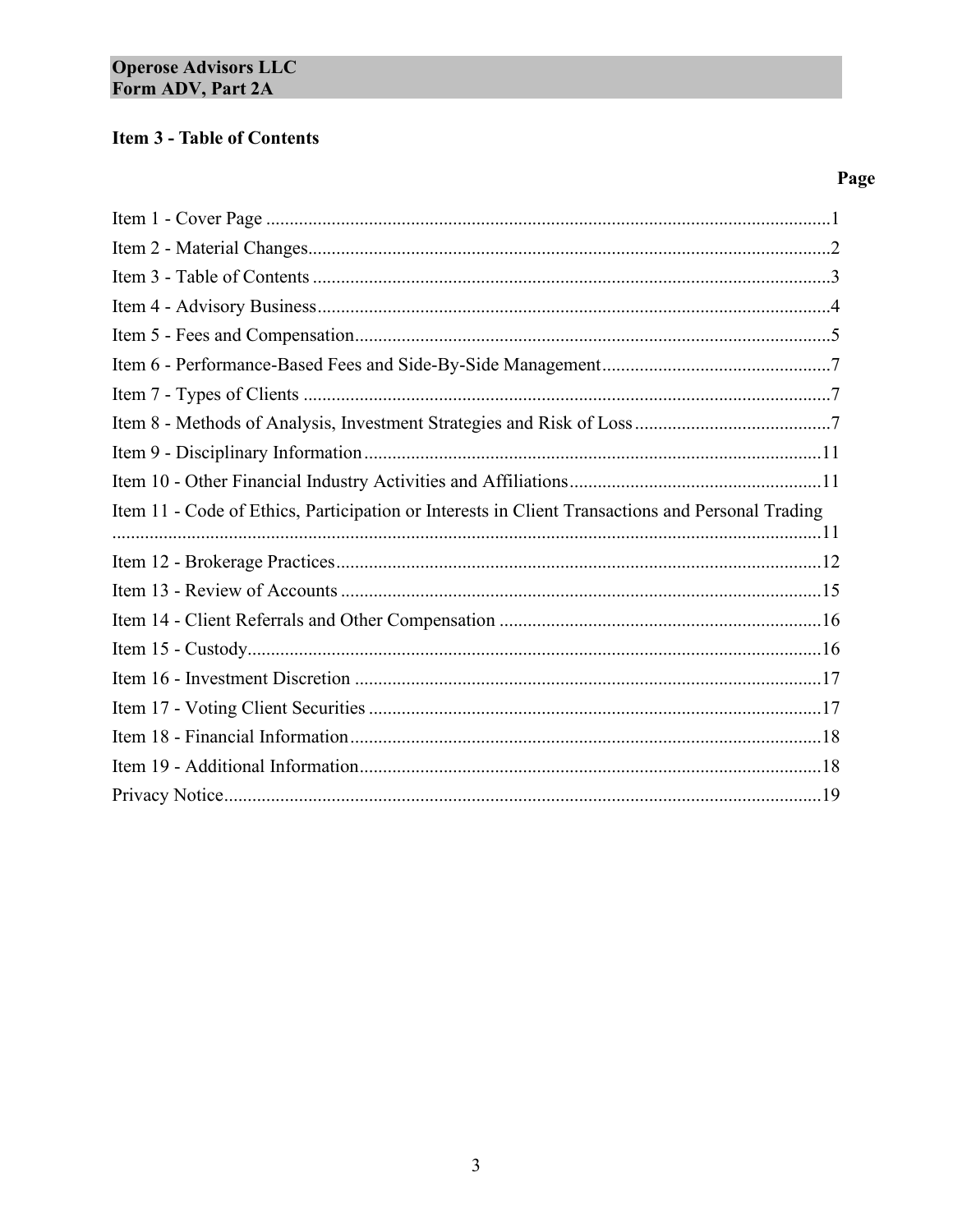## **Item 4 - Advisory Business**

Operose Advisors LLC is an SEC-registered investment adviser based in Wisconsin and is organized as a Wisconsin limited liability company. The Adviser was founded in 2017 and is principally owned by its founder, Nicholas C. Bauer, through his interest in the Adviser's holding company, Beulah Holdings LLC ("Beulah Holdings").

## **Advisory Services**

The Adviser's primary business is providing discretionary advisory services to individuals, including high net worth individuals, families and family offices, trusts, closely held businesses, foundations, retirement accounts and retirement plans. The Adviser's discretionary advisory services include investment policy statement ("IPS") development, asset class assessment, thirdparty investment manager search and selection, portfolio construction, performance reporting and back-office support. The Adviser tailors its advisory services to each client's written investment objectives, guidelines and any reasonable investment restrictions the client may impose on the management of the account. The Adviser also provides such services on a nondiscretionary basis.

When providing advisory services, the Adviser primarily allocates client assets among various open-end mutual funds, exchange-traded funds ("ETFs") and alternative investment vehicles. In addition, the Adviser may select or recommend one or more third-party investment managers ("Independent Managers") to manage all or a portion of the client's account. Such Independent Managers will have discretion to determine the investments purchased and sold for the portion of the client's account managed by the Independent Manager. Independent Managers may invest client assets in a variety of investments and employ various investment techniques including, but not limited to, investments in domestic and foreign equity and debt securities, derivatives, hedging and other alternative investment strategies. Clients will enter into agreements with Independent Managers directly. Each Independent Manager has an obligation to provide clients with a copy of the Independent Manager's current firm brochure describing, among other items, the Independent Manager's investment strategies and techniques, as required by applicable federal or state securities laws.

## **Retirement Plan Services**

The Adviser provides retirement plan services. Retirement plan services include, investment policy statement development, selection of investment options and monitoring of such investments, plan review and analysis, regular plan reporting, participant education, and plan administrator reviews and searches.

## **Consulting Services**

Additionally, the Adviser offers consulting services and financial planning services to clients. Consulting services include, but are not limited to, IPS review and due diligence relating to investment opportunities, including Independent Managers, performance reporting and backoffice support. Financial planning services include, but are not limited to, evaluating a client's current and future financial needs and objectives, making recommendations to assist the client in determining specific investment objectives, and preparing a written financial plan.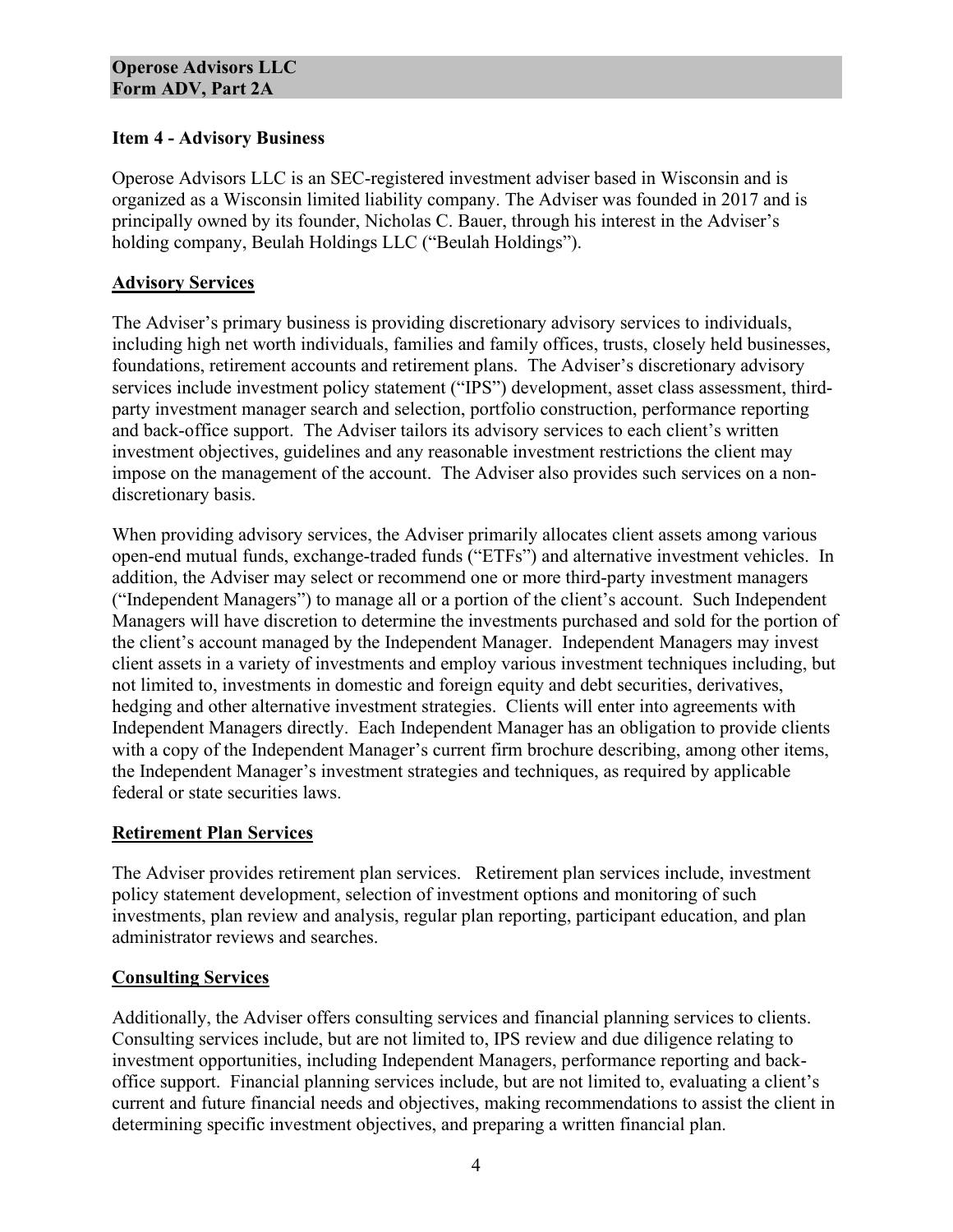The Adviser does not participate in or receive compensation from "wrap fee" programs. The Adviser will not offer any products or services that guarantee rates of return on investments for any time period to any client. All clients will assume the risk that investment returns may be negative or below the rates of return of other investment advisers, market indices or investment products.

As of December 31, 2021, the Adviser managed \$381,834,670 of client assets on a discretionary basis and \$148,574,160 on a non-discretionary basis. In addition, the firm had \$1,023,513,371 of assets under advisement relating to retirement plan and consulting services.

#### **Item 5 - Fees and Compensation**

#### Advisory Services

The Adviser typically offers investment management services for an annual fee based on the amount of assets under management. This fee generally varies between 10-95 basis points (0.10% - 0.95%) depending on the scope and complexity of the advisory services.

Advisory fees set forth above exclude brokerage commissions, account closing/transfer fees, custodial fees, taxes, separate account investment management fees charged by Independent Managers and other costs incidental to the purchase and sale of investments. For more information on these types of fees, see <u>Item 12</u>, "Brokerage Practices," below. Clients should review the terms of their agreement with any Independent Manager and the Independent Manager's Form ADV firm brochure for information regarding fees payable by the client to the Independent Manager for services provided to the client. Moreover, clients whose assets are invested in shares of mutual funds, ETFs and alternative investment vehicles (including both publicly and privately traded securities) will pay both a direct fee to the Adviser, as well as the proportionate share of indirect management fees and other expenses incurred by the investment. Please refer to the investment's prospectus or other offering documents for more information.

The Adviser negotiates fees with clients depending on various factors, including, but not limited to, client investment objectives, client investment restrictions, the nature and extent of the relationship with the client and other business factors. Fees are waived or reduced for accounts of persons affiliated with the Adviser and may be waived or reduced for other reasons at the Adviser's discretion.

The Adviser's fees are generally payable quarterly in arrears, based on the market value of the average daily balance of the client's account during the period, as valued by the client's custodian, or alternative investment vehicle sponsor, and in accordance with the client's advisory services agreement. Fees are prorated for a partial calendar quarter at the beginning of a client relationship. Assets of related client accounts are typically aggregated to determine if a lower fee rate applies. When calculating fees, assets under management include cash or cash equivalents and dividend accruals held for investment in the client's account. Since the fee is asset -based, if assets are deposited or withdrawn in the account during the quarter, the fee is adjusted accordingly. The Adviser typically does not allow clients to prepay fees. In the client's advisory services agreement, clients may select to either authorize the Adviser to deduct advisory fees directly from the client's custodial account or to have the Adviser bill the client directly for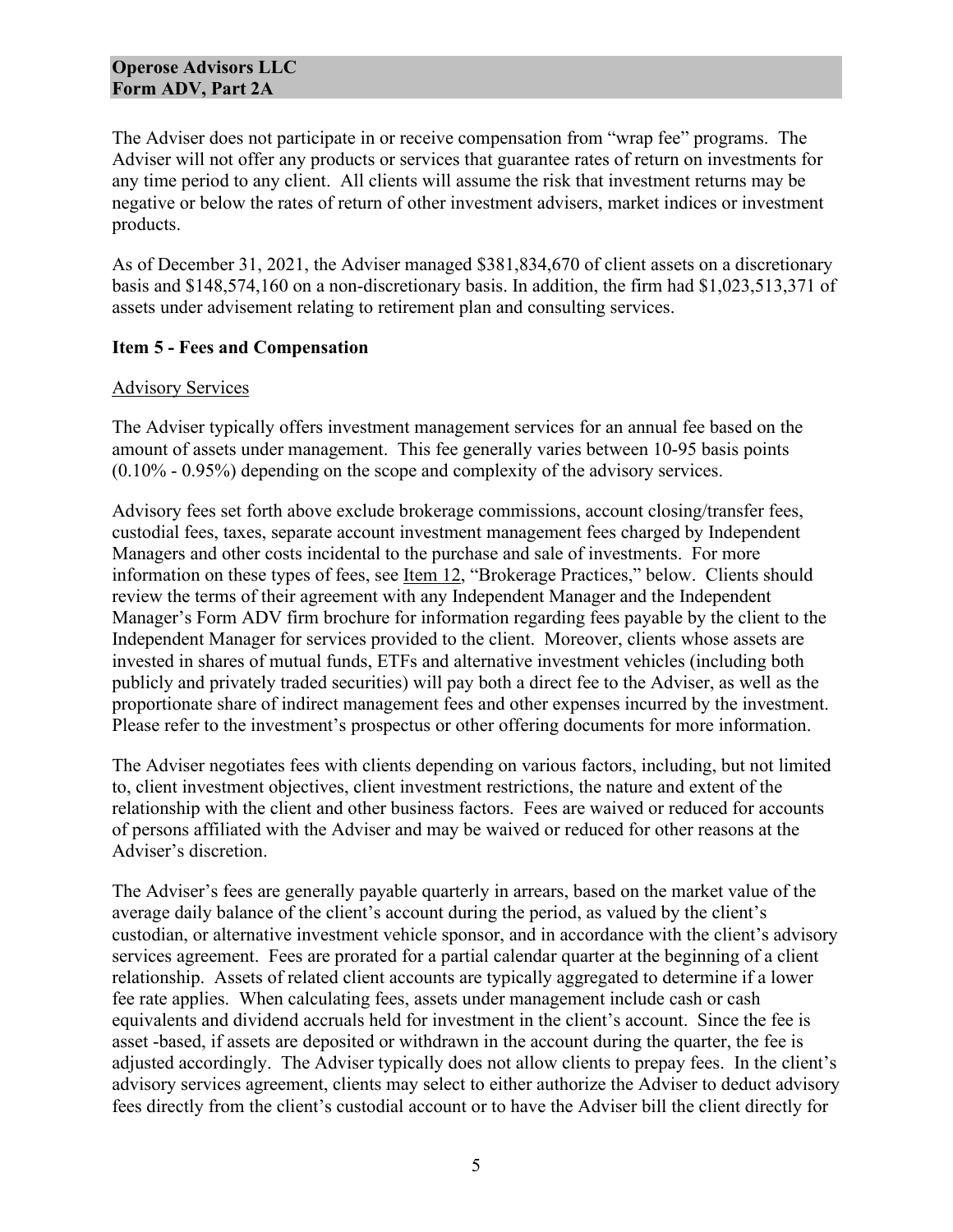advisory fees incurred. It is the client's responsibility to review the advisory fees included in the account statements provided by the client's custodian.

At its discretion, the Adviser charges flat fees in lieu of a fee based on a percentage of assets under management for providing advisory services. These fees are negotiated with clients on a case-by-case basis and vary depending on the scope and complexity of the advisory services.

Advisory services agreements will continue until terminated by either the Adviser or the client, generally on prior written notice of at least 30 days. In the event of termination, any fees outstanding are typically billed on a pro rata basis based on the number of days that the account was open during the applicable period. Termination of an advisory services agreement will not affect transactions that the Adviser has initiated on the client's behalf prior to the effective date of such termination.

#### Retirement Plan Services

Fees for retirement plan services are typically paid quarterly in arrears based upon: (1) the total market value of the average daily balance of assets in the plan; or (2) the market value as of either each month or quarter-end. Fees are typically calculated by the third-party administrator and are pro-rated for partial periods at the inception or termination of the relationship. Fees for these services vary between 10-95 basis points (0.10% - 0.95%) depending on the scope and complexity of the advisory services. There is a minimum fee of \$5,000 for retirement plan consulting services. Legacy clients have fee schedules that are not subject to the minimum.

Retirement plan fees exclude fees paid to third-party administrators and recordkeepers. Plan participants assets invested in shares of mutual funds and ETFs will pay both a direct fee to the Adviser, as well as the proportionate share of indirect management fees and other expenses incurred by the pooled investment vehicles. Please refer to the investment vehicle's prospectus or other offering documents for more information.

Retirement plan fees are negotiated depending on various factors, including, but not limited to, complexity of the retirement plan, the nature and extent of the relationship with the client and other business factors.

## Consulting Services

The Adviser charges an asset-based fee, flat fee or a fixed retainer for providing consulting services. These fees are negotiated with clients on a case-by-case basis and vary depending on the scope and complexity of the consulting services. The terms and conditions of the consulting services are set forth in the client's written agreement. Invoices are typically billed upon completion of the agreed-upon services for services provided on a flat fee basis or on a quarterly basis in arrears for services provided on an asset-based or fixed retainer basis.

#### Financial Planning Services

Fees for financial planning services are negotiated with clients on a case-by-case basis and vary depending on the scope and complexity of the financial planning services. The terms and conditions of the financial planning services engagement are set forth in the client's written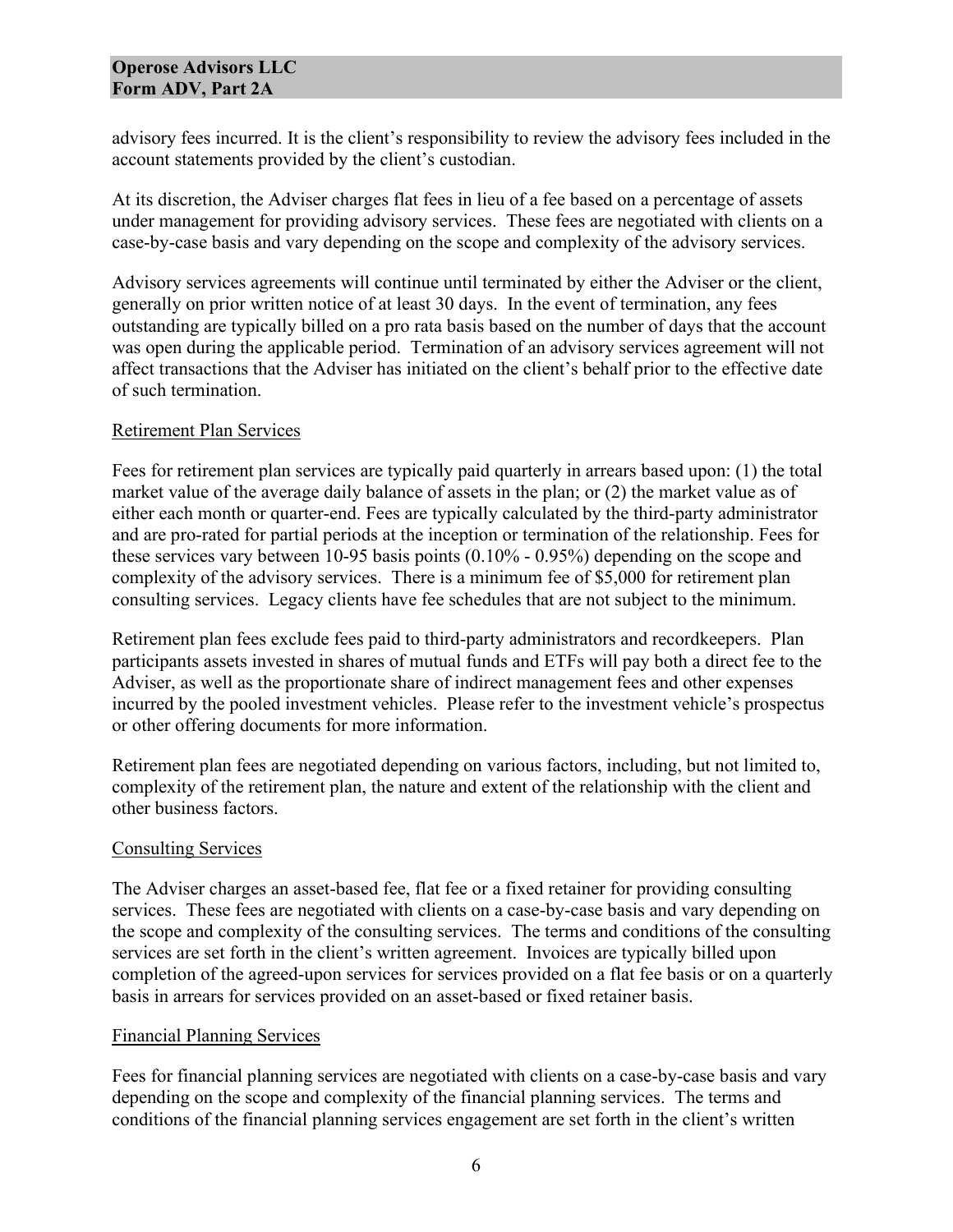agreement. Invoices are billed concurrent with delivery of the financial plan or completion of the agreed-upon services. Fees for financial planning services may be waived if the client engages the Adviser for ongoing advisory services.

#### Additional Information

Other than the fees disclosed above, neither the Adviser nor its supervised persons receive compensation from clients for the sale of securities or other investment products.

#### **Item 6 - Performance-Based Fees and Side-By-Side Management**

The Adviser does not charge any performance-based fees, which are fees based on a share of capital gains or capital appreciation of client assets.

## **Item 7 - Types of Clients**

The Adviser provides investment advisory services primarily to individuals, including high net worth individuals, families and family offices, trusts, closely held businesses, foundations, retirement accounts and retirement plans. Clients are required to enter into a written agreement with the Adviser before services are provided. Advisory accounts managed by the Adviser require a minimum initial investment of \$300,000. This minimum investment amount may be waived by the Adviser, at its sole discretion.

In providing services to individuals regarding retirement accounts, there is an incentive to encourage clients to rollover an employer retirement account into an individual retirement account ("IRA") managed by the Adviser, with the potential of higher fees. The decision to rollover an account rests with the individual account owner. The Adviser is committed to providing information to help clients make decisions that are in their overall best interest.

The Adviser manages accounts for employees, family members, indirect owners of the firm, sponsors of certain investments, and certain service providers and vendors. The Adviser also manages a proprietary account for its holding company, Beulah Holdings that is invested in mutual funds and ETFs that are also recommended to clients. This proprietary account is not considered a client account. These situations create a conflict of interest in that the Adviser may have an incentive to favor these accounts over other client accounts, or the Adviser may have an incentive to recommend those investments over other potential investment opportunities. The Adviser maintains investment and trade allocation policies and procedures, as well as a Code of Ethics ("the Code"), designed to address conflicts of interest.

## **Item 8 - Methods of Analysis, Investment Strategies and Risk of Loss**

#### Methods of Analysis and Investment Strategies

The Adviser's process begins with a review of each client's existing portfolio(s) and asset allocation. The Adviser generally provides clients with custom asset allocation strategies that meet the client's written investment objectives. Client investment objectives are typically reviewed by the Adviser annually. Client investment vehicles include, but are not limited to, open-end and closed-end mutual funds, ETFs, alternative investments, and separate accounts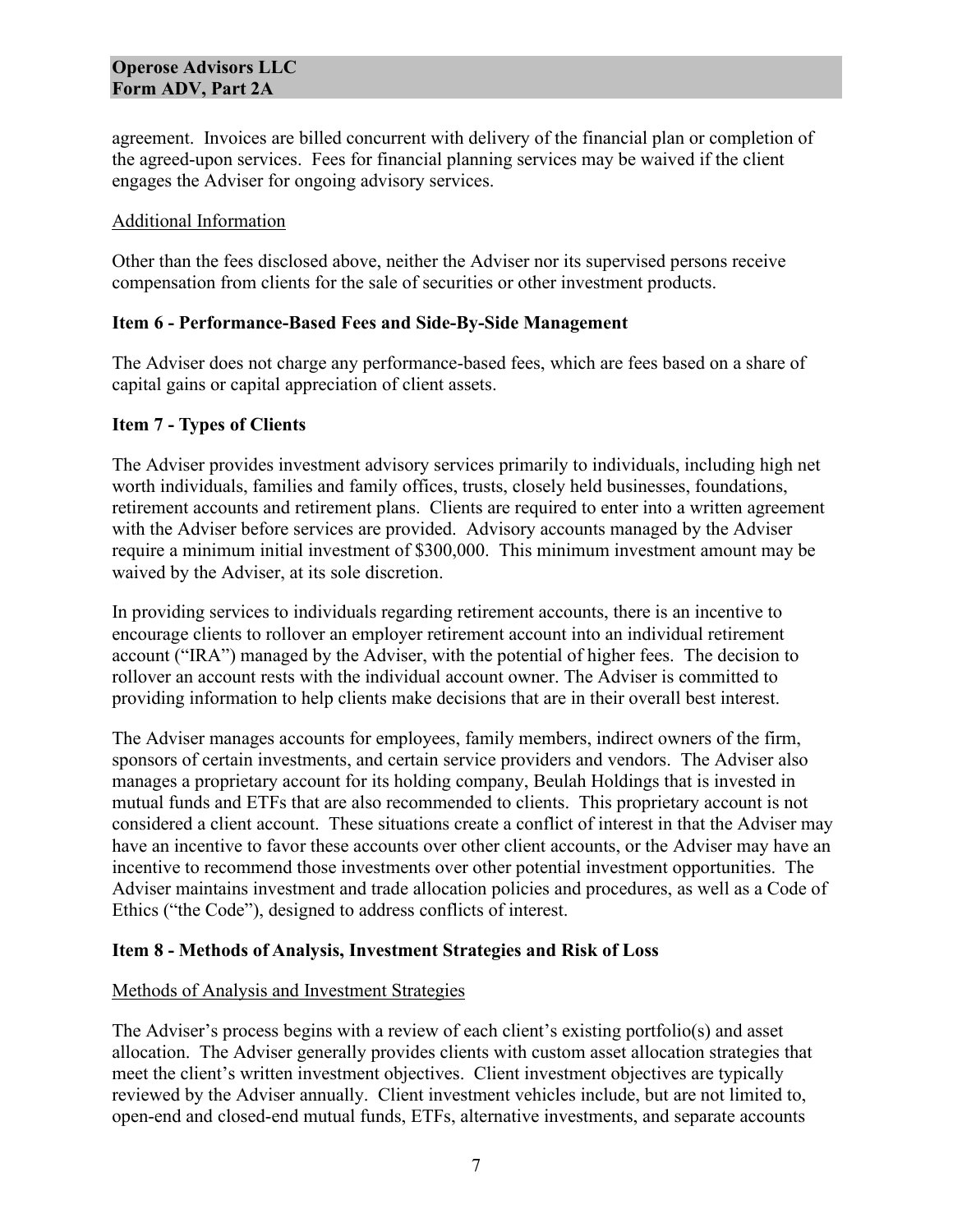managed by Independent Managers. On occasion, client investments may also include other types of investments, including derivatives such as options and futures. Before recommending an investment or an Independent Manager, the Adviser considers and evaluates various qualitative and quantitative criteria which may include, but is not limited to, fund/strategy performance, management team, assets under management, volatility, turnover and expenses. The Adviser has partnered with Marquette Associates, Inc. ("Marquette"), an independent and institutional consulting firm that is an SEC-registered investment adviser and minority owner in Beulah Holdings, to obtain economic analysis and investment research and share portfolio construction information. As part of this partnership, Marquette participates in the Adviser's Investment and Operating Committees. Client investments are typically long-term holdings; however, when deemed appropriate, the Adviser will advise clients to sell investments held less than 12 months. As part of its asset allocation strategy, the Adviser typically considers the client's entire asset base including those assets, as disclosed in writing to the Adviser, that are not managed by the Adviser in the client's account. The Adviser will assess if the client's portfolio appears adequately diversified and if the portfolio matches the client's investment objectives and risk tolerance. Client accounts may be rebalanced to meet and maintain the client's long-term investment objectives.

#### Types of Investment Vehicles

The Adviser provides advice on the following investment vehicles:

- Open-end and closed-end mutual funds;
- ETFs;
- Alternative investments including, but not limited to, hedge funds, real estate funds, private equity funds and direct private investments;
- Separate accounts managed by Independent Managers that may invest client assets in a variety of investments and employ various investment techniques including, but not limited to, investments in domestic and foreign equity and debt securities, derivatives, hedging and other alternative investment strategies; and
- Derivatives, specifically options and futures.

Certain indirect owners, clients, and family members of the Adviser's employees have an interest in investment vehicles that are recommended to clients. These investments are subject to the same investment process as other investments recommended to clients. In addition, such investments are reviewed and approved by the Adviser's Investment Committee.

#### Risk of Loss

Investing in securities and other investments involves risk of loss that clients should be prepared to bear. Past performance does not guarantee future results, and there is no guarantee that your investment objectives will be achieved. Client accounts are subject to the following risks:

*Management Risk*. The Adviser has been delegated the authority to buy and sell investments on your behalf. You must rely upon the Adviser's abilities and judgment and upon its investment abilities. There is no guarantee that the Adviser's investment techniques will be successful.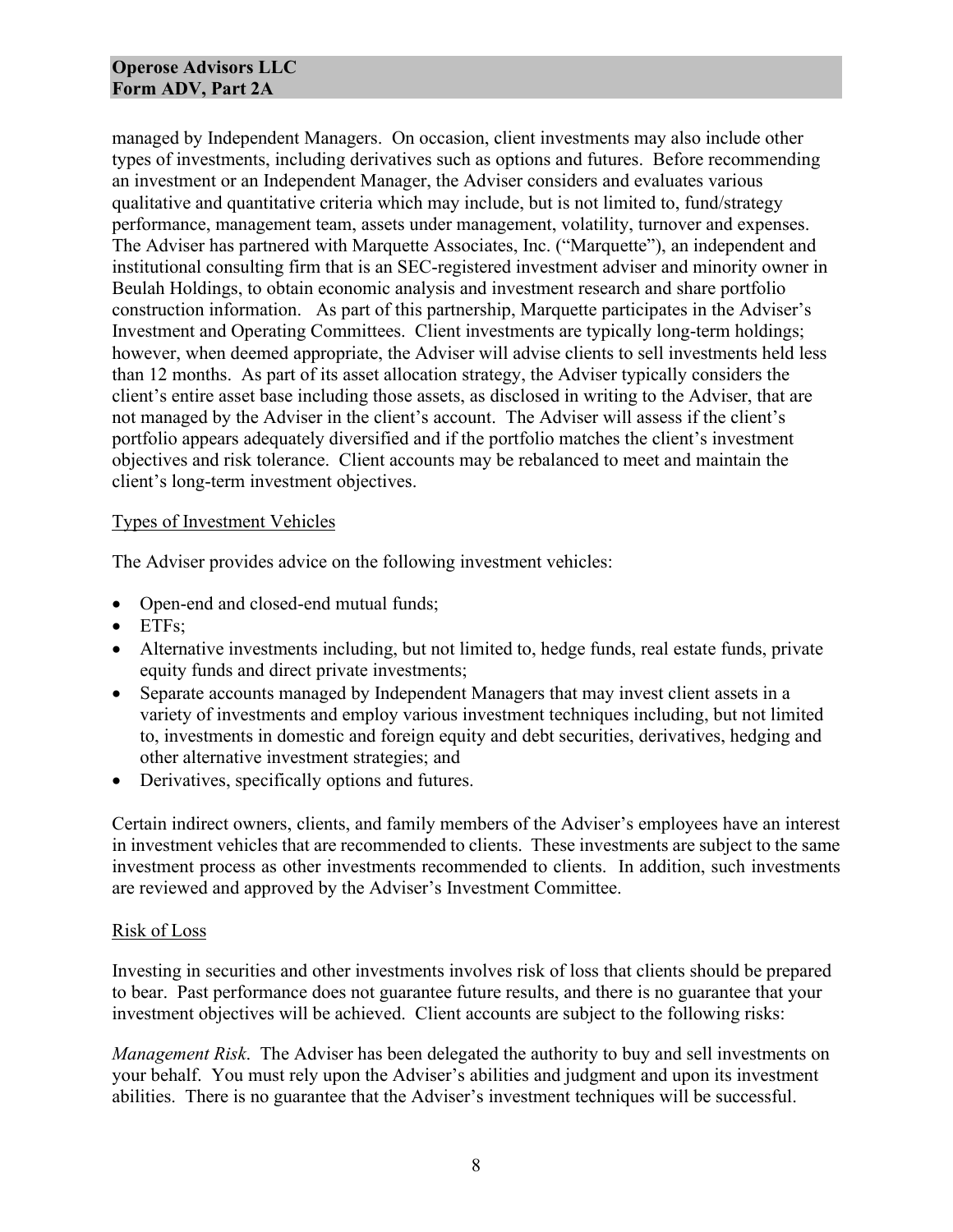*Mutual Funds Risk.* Mutual funds are subject to investment advisory, transactional, operating, and other expenses. Each mutual fund is subject to specific risks, depending on its investments. The value of a mutual fund's investments and the net asset value of the mutual fund's shares will fluctuate in response to changes in market and economic conditions, as well as the financial condition and prospects of companies in which the mutual fund invests. The performance of each mutual fund will depend on whether the mutual fund's investment adviser is successful in pursuing the mutual fund's investment strategy.

*ETFs Risk.* An investment in an ETF generally presents the same primary risks as an investment in a conventional mutual fund (i.e., one that is not exchange traded) that has the same investment objective, strategies, and policies. The price of an ETF can fluctuate within a wide range and a portfolio could lose money investing in an ETF if the prices of the underlying investments owned by the ETF go down. Like mutual funds, ETFs are subject to investment advisory, transactional, operating, and other expenses. Unlike mutual funds, ETFs do not necessarily trade at the net asset values of their underlying securities, which means an ETF could potentially trade above or below the value of its underlying portfolio. Additionally, because ETFs trade like stocks on exchanges, they are often subject to trading and commission costs, unlike open-end mutual funds. ETFs are subject to liquidity risk. Liquidity risk exists when particular investments are difficult to purchase or sell, possibly preventing the sale of the security at an advantageous time or price.

*Alternative Investments Risk.* The Adviser invests, or recommends investing, portions of client assets into alternative investments. Alternative investments generally involve various risk factors, including, but not limited to, potential for complete loss of principal, liquidity constraints and lack of transparency, a complete discussion of which is set forth in each investment's offering documents, which will be provided to each client for review and consideration. Unlike other liquid investments that a client may maintain, alternative investments do not typically provide daily liquidity or pricing. Each prospective client investor will be required to complete a subscription agreement, pursuant to which the client shall establish that he/she is qualified for investment in the investment and acknowledges and accepts the various risk factors that are associated with such an investment. Alternative investments are typically not registered. Accordingly, alternative investments are subject to less regulation and supervision than registered investment vehicles (i.e., a mutual fund). The regulatory environment for alternative investments continues to evolve and change thereto may have a significant impact on the owners and operations of each investment. Alternative investments are subject to management and other expenses, including, performance-based fees if applicable. Alternative investments that invest in other private funds (i.e., a fund-of-funds) are subject to the risks of the underlying investments and incur multiple levels of fees. The Adviser generally does not have access to timely information about the underlying investments held by the alternative investments and thus may not be able to mitigate associated risks, such as concentration or exposure to specific securities or strategies. Interests in alternative investments are generally illiquid and restricted as to transferability. Restricted securities may be difficult to sell and value.

*Independent Managers Risk.* Independent Managers may invest in a variety of investments and employ various investment techniques. Please refer to the Form ADV brochure of each Independent Manager for more information about its investment strategies and related risks.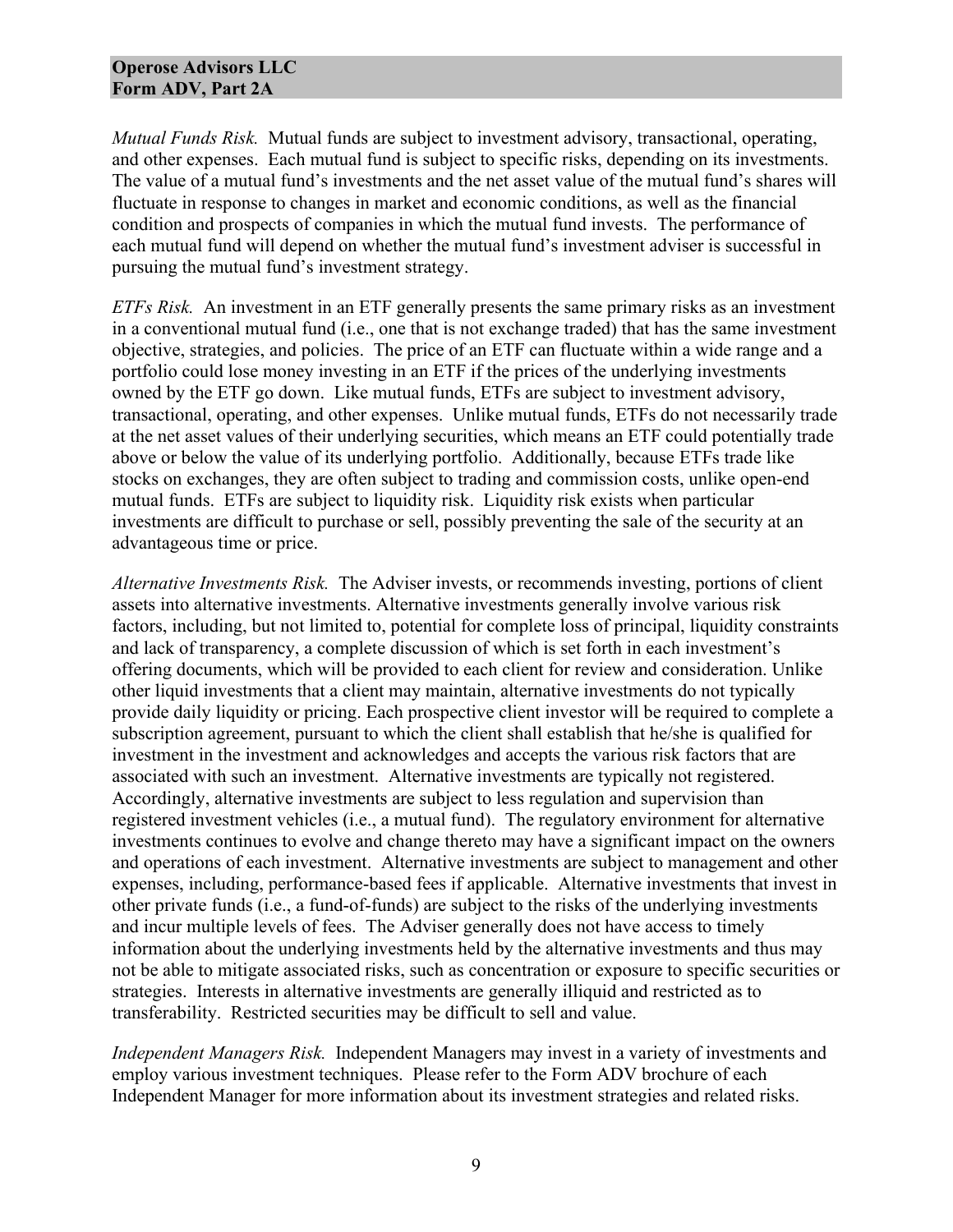*Options and Futures Risk*. An option is a contract in which the "holder" (the buyer) pays a certain amount ("premium") to the "writer" (the seller) to obtain the right, but not the obligation, to buy from the writer (in a "call") or sell to the writer (in a "put") a specific asset at an agreed upon price at or before a certain time. The holder pays the premium at inception and has no further financial obligation. The holder of an option-based derivative generally will benefit from favorable movements in the price of the underlying asset but is not exposed to corresponding losses due to adverse movements in the value of the underlying asset. The writer of an option-based derivative generally will receive fees or premiums but generally is exposed to losses due to changes in the value of the underlying asset. A futures contract provides for the future sale by one party and purchase by another party of a specified amount of a specific financial instrument, index, security, or commodity for a specified price at a designated date, time and place. An index futures contract is an agreement pursuant to which the parties agree to take or make delivery of an amount of cash equal to the difference between the value of the index at the close of the last trading day of the contract and the price at which the index futures contract was originally written. Transaction costs are incurred when a futures contract is bought or sold, and margin deposits must be maintained. A futures contract may be satisfied by delivery or purchase, as the case may be, of the instrument, security or commodity or by payment of the change in the cash value of the index. More commonly, futures contracts are closed out prior to delivery by entering into an offsetting transaction in a matching futures contract. Successful use of options and futures depends upon the Adviser's ability to predict movements of the overall securities markets, which requires different skills than predicting changes in the prices of individual securities. The Adviser may be incorrect in its expectations as to the extent of market movements or the time span within which the movements take place, which may result in the strategy being unsuccessful. Lack of a liquid secondary market for an option or future may result in losses to a client, as may premiums paid by the Adviser on a transaction.

*Cybersecurity Risk*. The computer systems, networks and devices used by the Adviser and its service providers employ a variety of protections designed to prevent damage or interruption from computer viruses, network and computer failures and cyberattacks. Despite such protections, systems, networks, and devices can potentially be breached. Cyberattacks include, but are not limited to, gaining unauthorized access to digital systems for purposes of corrupting data, or causing operational disruption, as well as denial-of-service attacks on websites. Cyber incidents may cause disruptions and impact business operations, potentially resulting in financial losses, the inability of the Adviser or service providers to trade, violations of privacy and other laws, regulatory fines, reputational damage, reimbursement costs and additional compliance costs, as well as the inadvertent release of confidential information.

*Business Continuity and Disaster Recovery.* The Adviser maintains a business continuity plan to maintain business operations during a disruptive event, while safeguarding our employees, firm property and client information. While the Adviser strives to maintain robust practices to ensure the continuity of its operations, the Adviser cannot ensure its ability to continue business operations in the event of every disaster, due to the unknown nature and scope of future events. In the event of an actual disaster, the Adviser will strive to notify clients of the impact on the firm and its clients.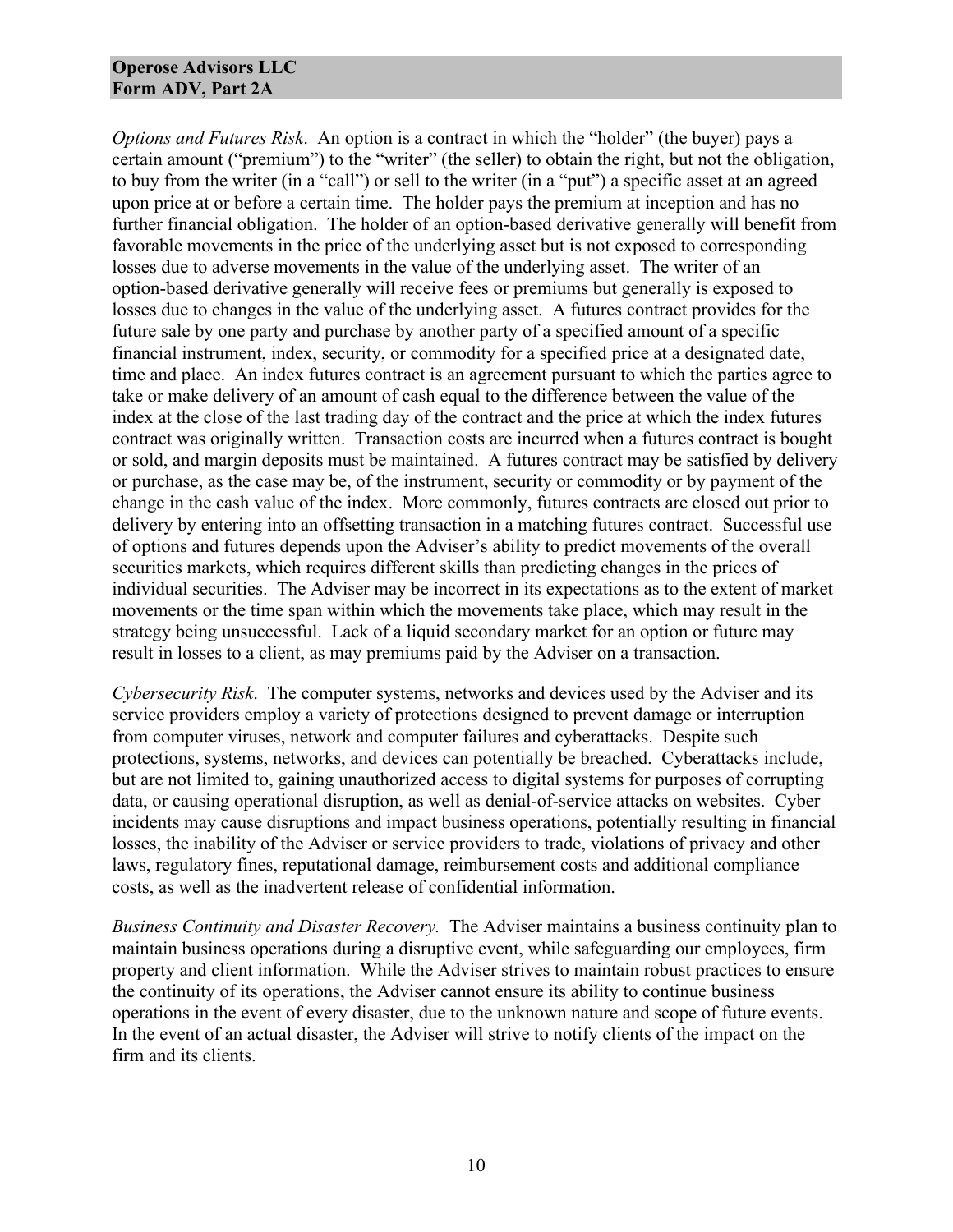## **Item 9 - Disciplinary Information**

Neither the Adviser, nor any of its employees, have been involved in any legal or disciplinary events involving investments or investment-related activities or that would be material to a client's evaluation of its advisory business or the integrity of management.

## **Item 10 - Other Financial Industry Activities and Affiliations**

The Adviser is an independent SEC-registered investment adviser, principally owned by Nicholas C. Bauer through his interest in Beulah Holdings.

As noted in Item 8, the Adviser has engaged Marquette, an independent and institutional consulting firm that is an SEC-registered investment adviser and minority owner in Beulah Holdings, to obtain economic analysis and investment research and share the construct of discretionary portfolios. As part of this partnership, Operose pays Marquette a fee and Marquette participates in the Adviser's Investment and Operating Committees.

On occasion, the Adviser recommends Independent Managers to manage client assets as part of its investment strategy. However, the Adviser is not affiliated with any Independent Managers and the Adviser does not receive any direct or indirect compensation from any Independent Manager for recommending such Independent Manager to manage client assets.

As noted in Item 8, certain indirect owners of the Adviser, have an interest in investment vehicles that are recommended to clients. These investments are subject to the same investment process as other investments recommended to clients. In addition, such investments are reviewed and approved by the Adviser's Investment Committee.

## **Item 11 - Code of Ethics, Participation or Interests in Client Transactions and Personal Trading**

The Adviser maintains a Code which governs all employees and requires employees to adhere to the highest standards of business conduct. The Code addresses the Adviser's policies relating to compliance with laws and regulations, conflicts of interest, confidentiality, gifts and entertainment, personal trading and reporting and insider trading and is intended to assist employees in carrying out their duties as fiduciaries to clients.

The Adviser and/or its employees invest in the same investments that are recommended to clients or held in client accounts. As a result, clients should be aware that the Adviser has a conflict of interest that could affect the objectivity of its advice. In addition, for reasons unrelated to the fundamental decision to buy, hold, or sell an investment, employee investment decisions may not be the same and may be opposite from client trades and may be effected at different times and/or prices. Transactions by employees are governed by the Code and monitored by the Adviser's Chief Compliance Officer. The Code requires, among other procedures, employees to pre-clear personal securities transactions, subject to certain exceptions. The Code restricts certain purchases and sales in order to avoid conflicts of interest with client transactions or recommendations. The Adviser manages accounts on behalf of employees. These employee accounts are subject to an investment management agreement and are managed following a similar process used for other client accounts.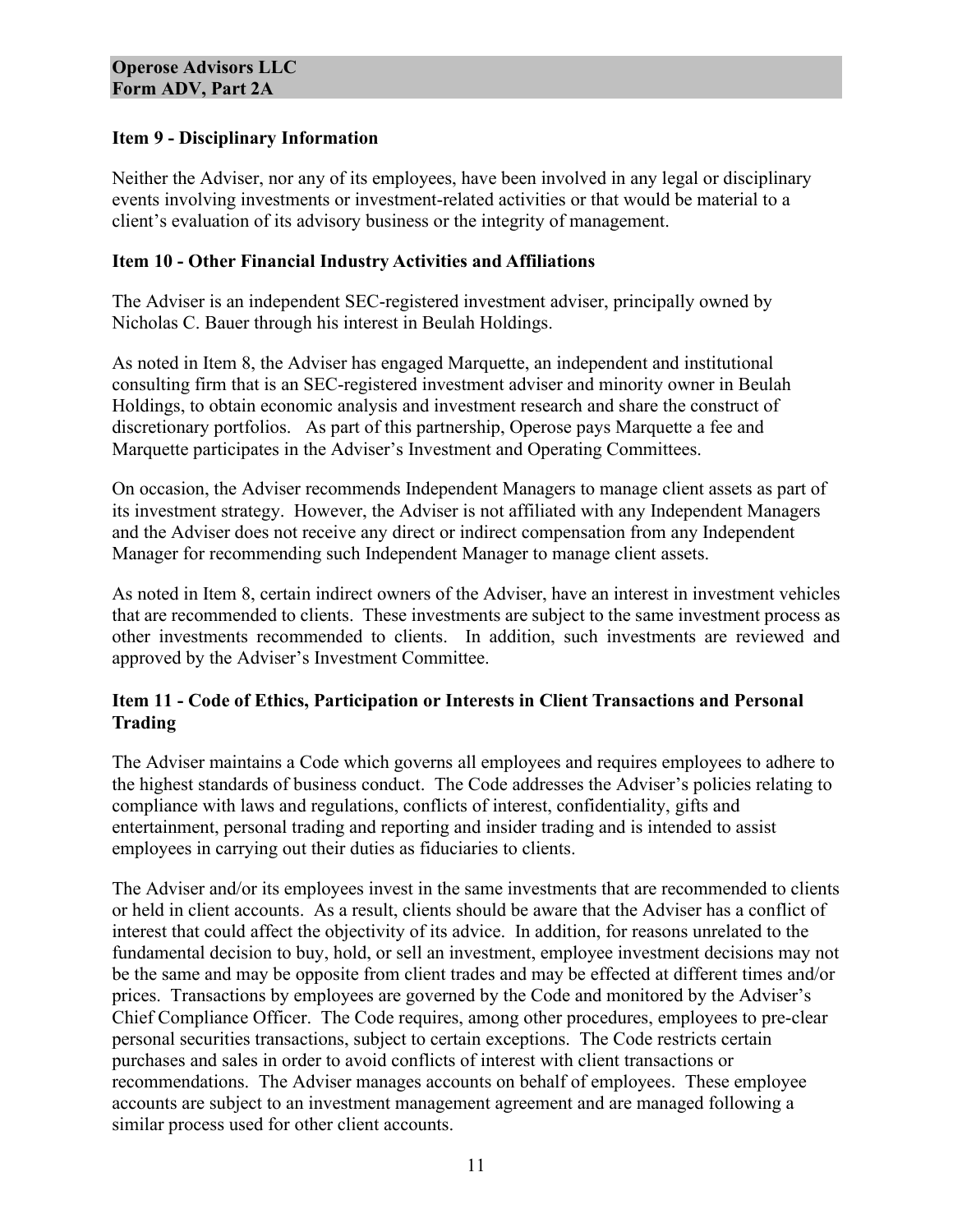A copy of the Code is available upon request.

## **Item 12 - Brokerage Practices**

Unless a client has directed the Adviser to conduct the client's brokerage transactions through a different broker-dealer, the Adviser primarily utilizes the client's custodian to execute trades on behalf of client accounts. The Adviser's trades on behalf of client accounts are generally limited to mutual funds and ETFs. If an Independent Manager is used, the Independent Manager is solely responsible for the selection of broker-dealers to execute brokerage transactions on behalf of the client account managed by such Independent Manager.

The Adviser recommends that clients use Charles Schwab & Co., Inc. ("Schwab"), a registered broker-dealer, to serve as the custodian for client accounts to provide custody and brokerage services. The Adviser is independently owned and operated and is not affiliated with Schwab. Schwab will hold client assets in a brokerage account and will buy and sell securities when the Adviser or another Independent Manager instructs them to. While the Adviser recommends that clients use Schwab as a custodian/broker-dealer, the client will decide whether to do so and will open the client's account with Schwab or another custodian by entering into an account agreement directly with the custodian. The Adviser does not open the account for clients, although the Adviser assists clients in doing so. Even though your account is maintained at Schwab, the Adviser can still use other broker-dealers to execute trades for your account as described below (see "Client Brokerage and Custody Costs").

## Broker Selection

The Adviser seeks to recommend a custodian/broker-dealer that will hold client assets and execute transactions on terms that are, overall, most advantageous when compared with other available providers and their services. The Adviser considers a wide range of factors including, among others:

- Combination of transaction execution services and asset custody services (generally without a separate fee for custody);
- Capability to execute, clear and settle trades (buy and sell securities for the client account);
- Capability to facilitate transfers and payments to and from accounts (wire transfers, check requests, etc.);
- Breadth of available investment products (including mutual funds and ETFs);
- Availability of investment research and tools that assist the Adviser in making investment decisions;
- Ouality of services;
- Commission rates;
- Reputation, financial strength and stability;
- Prior service to the Adviser and other clients; and
- Availability of other products and services that benefit the Adviser, as discussed below (see "Products and Services Available to the Adviser from Schwab").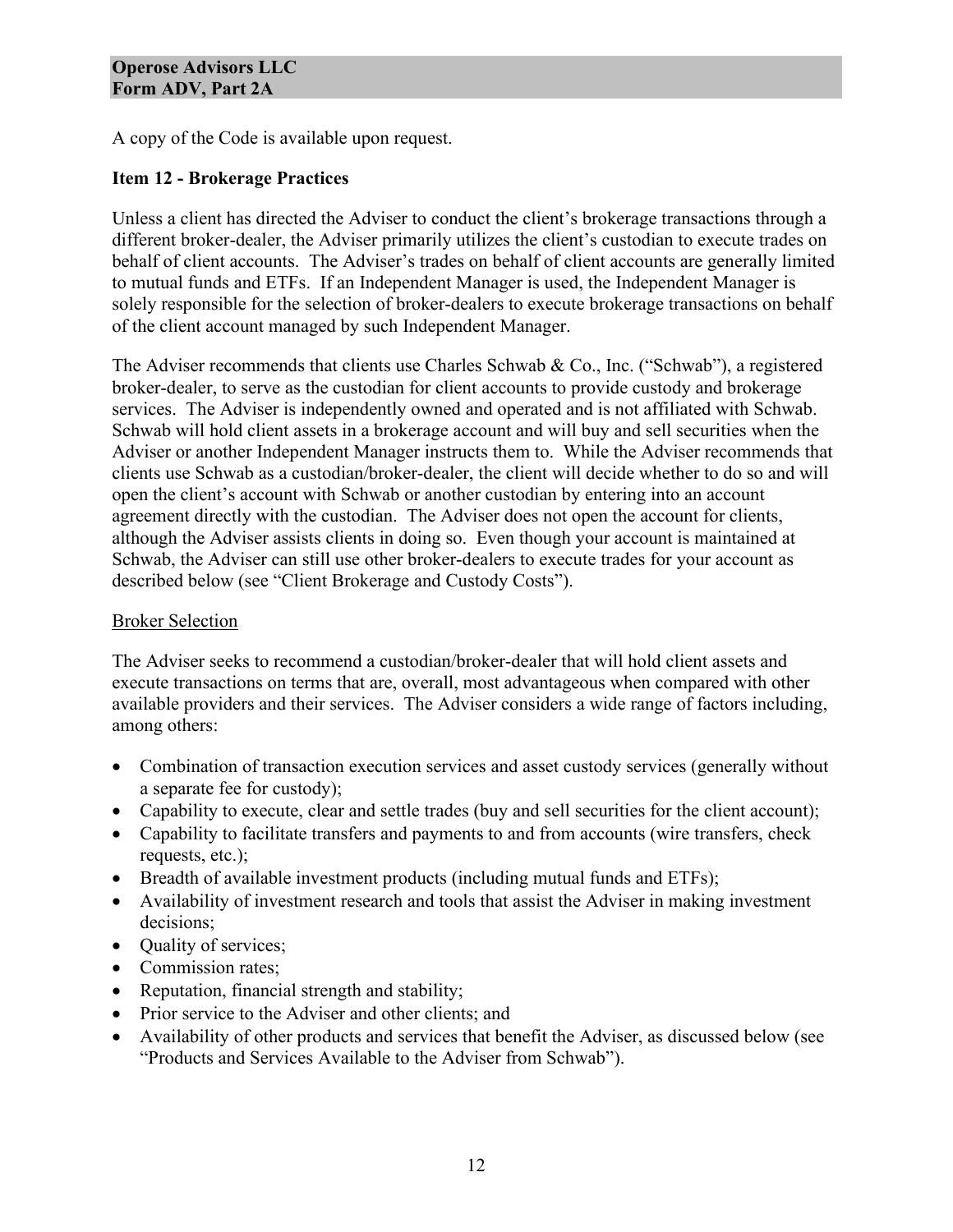## Client Brokerage and Custody Costs

Schwab's services include brokerage, custody, research and access to mutual funds and other investments that are otherwise generally available only to institutional investors or would require a significantly higher minimum initial investment. These services are not contingent upon the Adviser committing to Schwab any specific amount of business (assets in custody or trading commissions). Schwab generally does not charge the Adviser's clients separately for custody services but is compensated through commissions or other transaction-based fees for securities trades that it executes or that settle into the client's Schwab account. Schwab charges a "trade away" fee for each trade executed by a different broker-dealer but where the securities bought or the funds from the securities sold are deposited (settled) into a client's Schwab account. These fees are in addition to the commissions or other compensation the client pays to the executing broker-dealer. In order to minimize trading costs, the Adviser expects that Schwab will execute most of the Adviser's trades for client's accounts. The Adviser has determined that having Schwab execute most trades is consistent with the Adviser's duty to seek "best execution" of client trades. Best execution means the most favorable terms for a transaction bases on all relevant factors, including those listed above.

#### Products and Services Available to the Adviser from Schwab

Schwab Advisor Services™ is Schwab's business serving independent investment advisory firms like the Adviser. Schwab provides the Adviser and its clients with access to its institutional brokerage services (trading, custody, reporting and related services), many of which are not available to Schwab retail customers. Schwab also makes available various support services. Some of those services help the Adviser manage or administer client accounts, while others help the Adviser manage and grow its business. Schwab's support services generally are available on an unsolicited basis (the Adviser does not have to request them) and at no charge to the Adviser. The following is a more detailed description of Schwab's support services:

*Services That Benefit Clients***.** Schwab's institutional brokerage services include access to a broad range of investment products, execution of securities transactions, and custody of client assets. The investment products available through Schwab include some to which the Adviser might not otherwise have access or that would require a significantly higher minimum initial investment by its clients. Schwab's services described in this paragraph generally benefit clients and client accounts.

**Services That May Not Directly Benefit Clients.** Schwab also makes available to the Adviser other products and services that benefit the Adviser but may not directly benefit clients or client accounts. These products and services assist the Adviser in managing and administering client accounts. They include investment research, both Schwab's own research and that of third parties. The Adviser may use this research to service all or a substantial number of our client accounts, including accounts not maintained at Schwab. In addition to investment research, Schwab also makes available software and other technology that:

- Provide access to client account data (such as duplicate trade confirmations and account statements);
- Facilitate trade execution and allocate aggregated trade orders for multiple client accounts;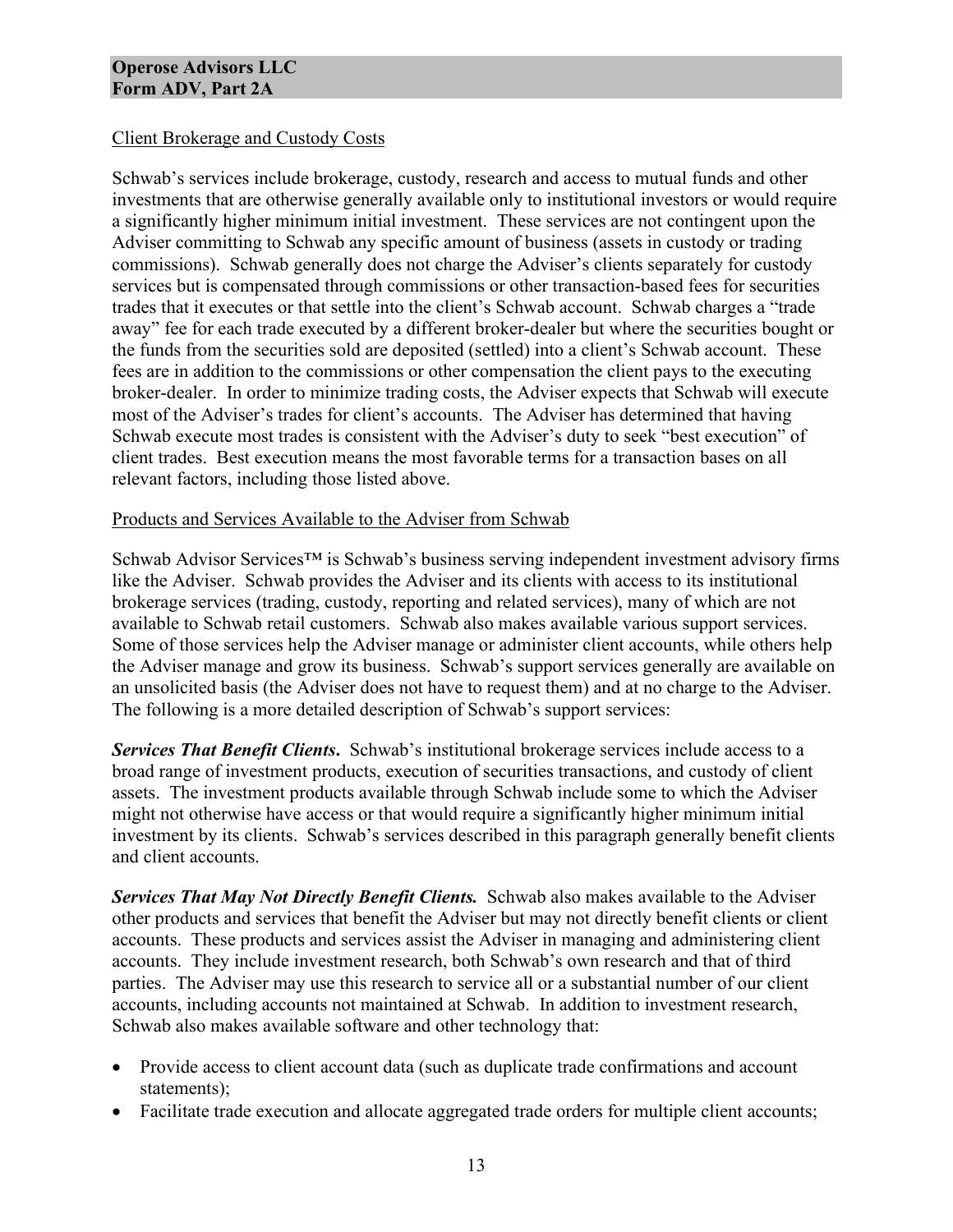- Provide pricing and other market data;
- Facilitate payment of the Adviser's fees from client accounts; and
- Assist with back-office functions, recordkeeping and client reporting.

*Services That Generally Benefit Only the Adviser***.** Schwab also offers other services intended to help the Adviser manage and further develop its business. These services include:

- Educational conferences and events;
- Consulting on technology, compliance, legal and business needs;
- Publications and conferences on practice management and business succession; and
- Access to employee benefits providers, human capital consultants, and insurance providers.

Schwab may provide some of these services itself. In other cases, Schwab will arrange for thirdparty vendors to provide the services to the Adviser. Schwab may also discount or waive its fees for some of these services or pay all or a part of a third party's fees. Schwab may also provide the Adviser with other benefits, such as occasional business entertainment of our personnel.

The Adviser uses Schwab to facilitate trade execution and aggregate trades for multiple client accounts, provide pricing data, provide tax reporting and facilitate payment of the Adviser's fees from client accounts. The Adviser may also use Schwab publications and periodic consultation on compliance matters.

## The Adviser's Interest in Schwab's Services

The availability of Schwab's services benefits the Adviser because the Adviser does not have to produce or purchase them. The availability of these services may give the Adviser an incentive to recommend that clients maintain their account with Schwab, based on the Adviser's interest in receiving Schwab's services that benefit its business rather than based on client interests in receiving the best value in custody services and the most favorable execution of client transactions. This is a potential conflict of interest. The Adviser believes, however, that its recommendation of Schwab as custodian and broker is in the client's best interests. The Adviser's recommendation is primarily supported by the scope, quality, and price of Schwab's services (see "Broker Selection," above) and not the services that benefit only the Adviser.

## Soft Dollars

The Adviser does not engage in traditional "soft dollar arrangements" with broker-dealers with respect to client accounts. As disclosed above, Schwab provides the Adviser and its clients with access to its institutional brokerage services (brokerage, custody, research and reporting); however, the services provided are not contingent on client securities transactions or trading commissions (i.e., not soft dollars).

## Directed Brokerage

A client may direct the Adviser in writing that its transactions be effected through particular broker-dealers. In such a case, the Adviser will effect all transactions for the client account through the broker-dealer designated by the client. Directed brokerage may cost you more money and we may be unable to achieve most favorable execution. For example, directed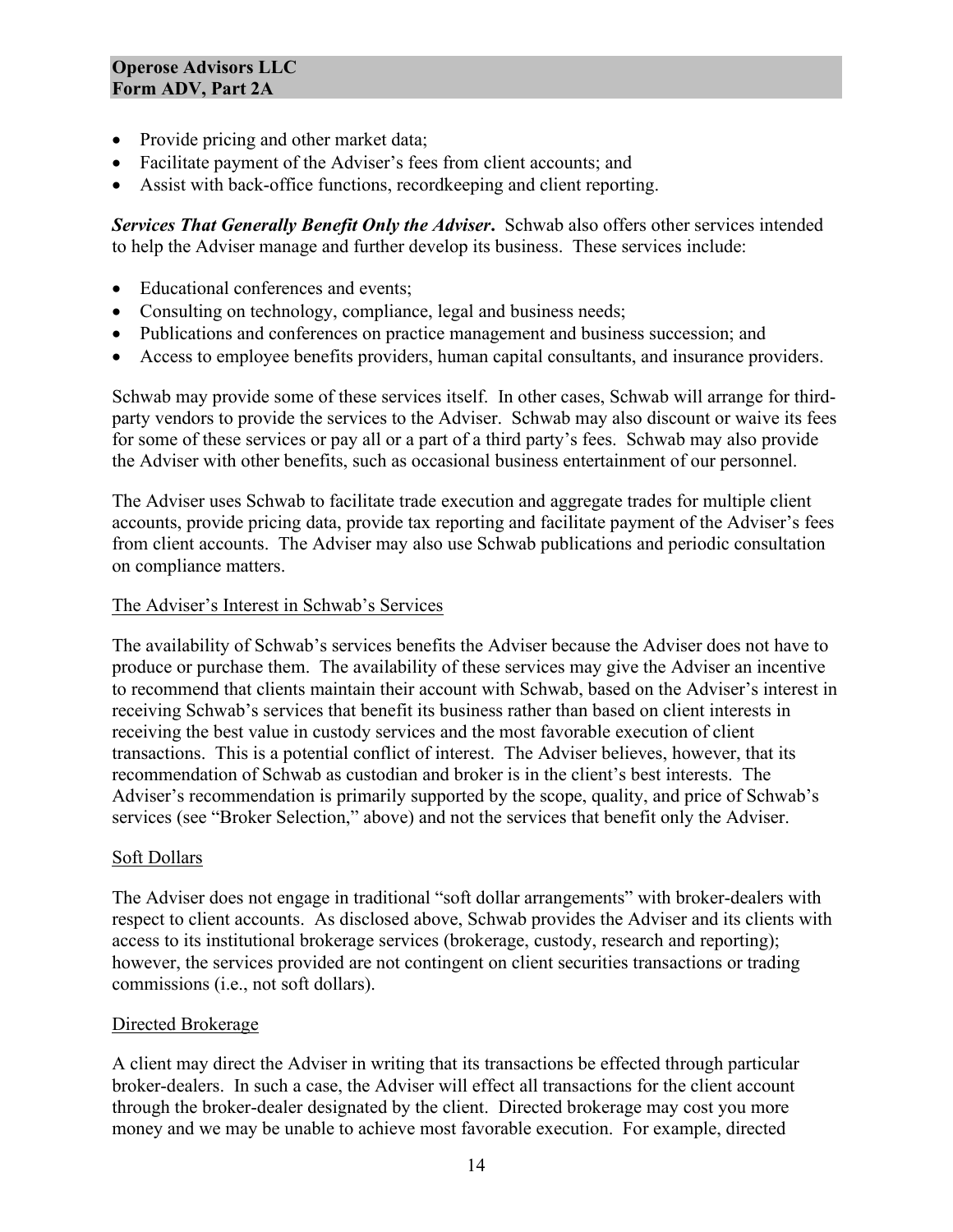brokerage clients may receive commission rates that are different from what might be attained through other broker-dealers and may not receive volume discounts on bunched orders, which could result in a less favorable price and/or greater trading costs. In the event a client maintains a custodial account at Schwab, the client will have an economic incentive to direct brokerage transactions for the account through Schwab.

#### Order Allocation and Aggregation

The Adviser seeks to allocate portfolio transactions equitably whenever decisions are made to purchase or sell securities by more than one client account in one or more related aggregated orders. In making such allocations between accounts, the Adviser considers the respective investment objectives, the relative size of portfolio holdings of the same or comparable securities, the availability of cash for investment and the size of investment commitments generally. The Adviser may aggregate orders for securities when the Adviser considers aggregation consistent with best execution and under appropriate circumstances.

For clients that have directed the Adviser to use a certain broker-dealer, such accounts may not necessarily receive the benefits of aggregate order execution (unless other clients have directed use of the same broker in which case order aggregation may occur) and may be subject to higher execution costs. Certain clients may not be included in certain aggregated transactions because of cash availability, tax consequences, timing of the transaction or other factors. At times, the Adviser may place orders to purchase or to sell the same security at different times or at different prices. In such a situation, the purchase or sale orders may be aggregated on the basis of the accounts managed by the Adviser rather than aggregated with all orders placed by the Adviser for the particular security.

## Trade and Other Errors

As a fiduciary, the Adviser has the responsibility to effect trade orders correctly, promptly and in the client's best interests. In the event we cause a trade or other error to occur in a client account and the error results in a loss, the Adviser's policy is that clients are made whole. Absent a contrary understanding or policy with the client's custodian, or if the client decides to forgo the gain (for example, due to tax reasons), any gain related to the error will generally remain in the client's account. If related trade errors result in both gains and losses in a client's account, they are generally netted. Certain custodians maintain their own policies with regard to the handling of trade or other errors; in such cases, the Adviser will work with the custodian to ensure the client is made whole.

## **Item 13 - Review of Accounts**

The Adviser monitors portfolios on a regular, ongoing basis. Account reviews are typically performed annually, which includes reviewing client investment objectives and supervising the portfolio and assessing the appropriateness of each investment in connection with the client's investment objectives and general economic conditions. Reviews are conducted by the representative(s) of the Adviser assigned to the account.

In addition to the monthly or quarterly account statements received directly from the client's custodian, clients will receive periodic written reports from the Adviser detailing the summary of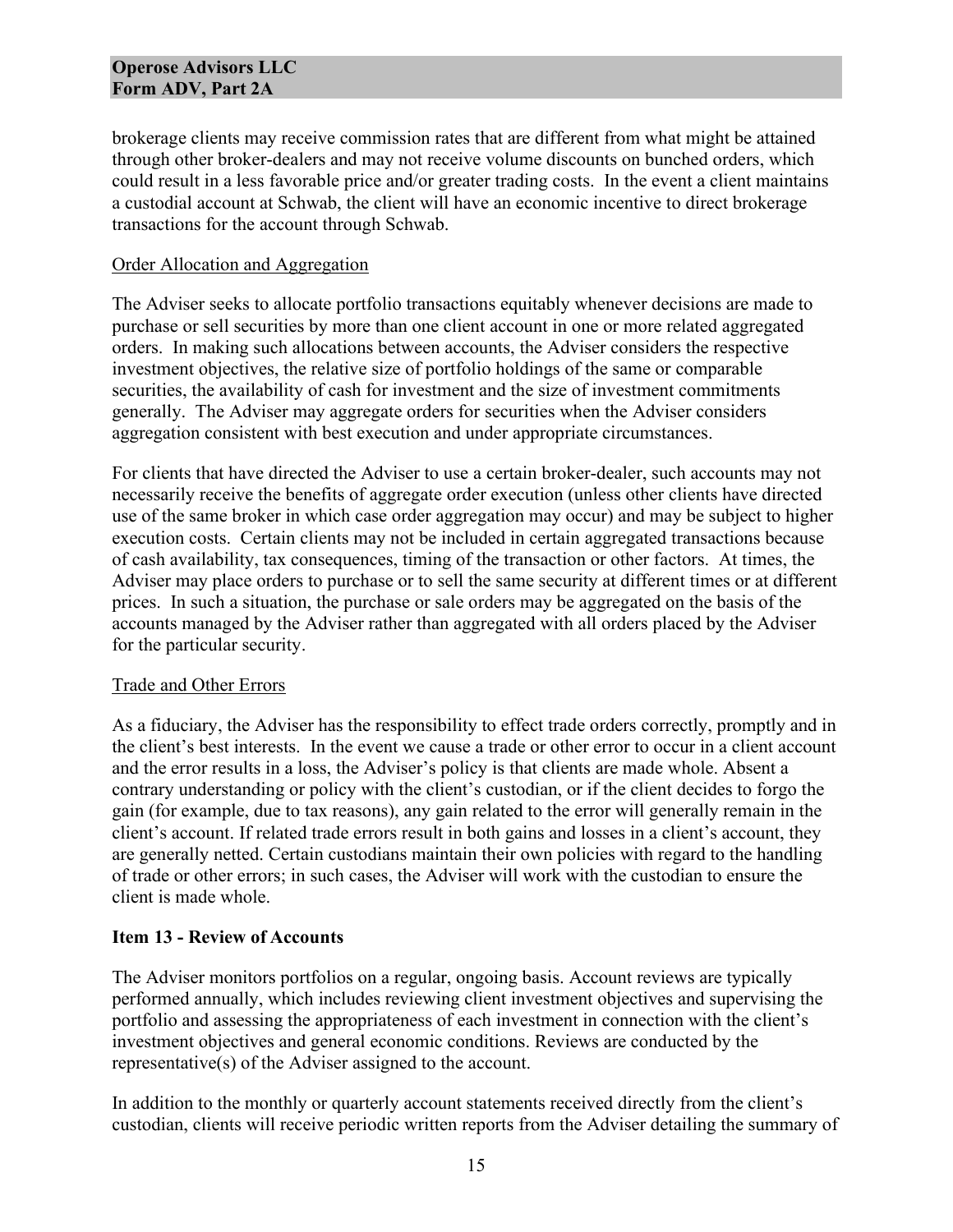account performance, investment activity, as well as any market commentary that the Adviser, in its sole discretion, may determine to bring to the attention of clients. The Adviser primarily provides reports to clients electronically via a secure, online portal.

The Adviser reviews client financial plans upon request by the client.

## **Item 14 - Client Referrals and Other Compensation**

The Adviser does not receive commissions or any other economic benefit from a non-client in connection with providing advisory services to clients. The Adviser does not compensate any third parties for client referrals and does not receive compensation for referring clients to other service providers. Employees who are licensed investment advisory representatives receive compensation for client referrals. In addition, minority owners of Beulah Holdings refer prospective clients to the Adviser. These referrals present a conflict of interest as the indirect owners have an economic interest in the firm.

As part of the institutional programs offered by Schwab (as described in Item 12, above), the Adviser receives benefits that it would not receive if it did not provide investment advice to clients. While there is no direct affiliation or fee sharing arrangement between Schwab and the Adviser, economic benefits are received by the Adviser that would not be received if the Adviser did not have an established relationship with Schwab. The Adviser's receipt of such economic benefits may rise to a potential conflict of interest by creating an incentive in recommending that clients establish a relationship with Schwab. However, the Adviser will only make such recommendation to clients if it is in the client's best interest.

The Adviser may receive items of value from mutual funds, ETFs and alternative investments that it recommends in the form of manager sponsored outings or sporting events that its employees may attend. The Adviser maintains a Code which governs all employees and requires employees to adhere to the highest standards of business conduct. Overall, the value of these outings or events is de minimis in relation to the Adviser's overall operations.

## **Item 15 - Custody**

The Adviser does not maintain custody of client assets, except as a consequence of its ability to withdraw its advisory fee directly from client accounts and the ability to direct transactions to third parties contingent upon a signed standing letter of authorization from the client, and certain other requirements being met. Transactions are disclosed on account statements sent by the qualified custodian. The Adviser encourages clients to review the custodian statements carefully and to compare those statements to information provided in quarterly account statements by the Adviser.

The Adviser maintains policies and procedures designed to provide reasonable assurance the client's qualified custodian sends monthly or quarterly statements to clients and that the Adviser does not inadvertently obtain further custody over client assets.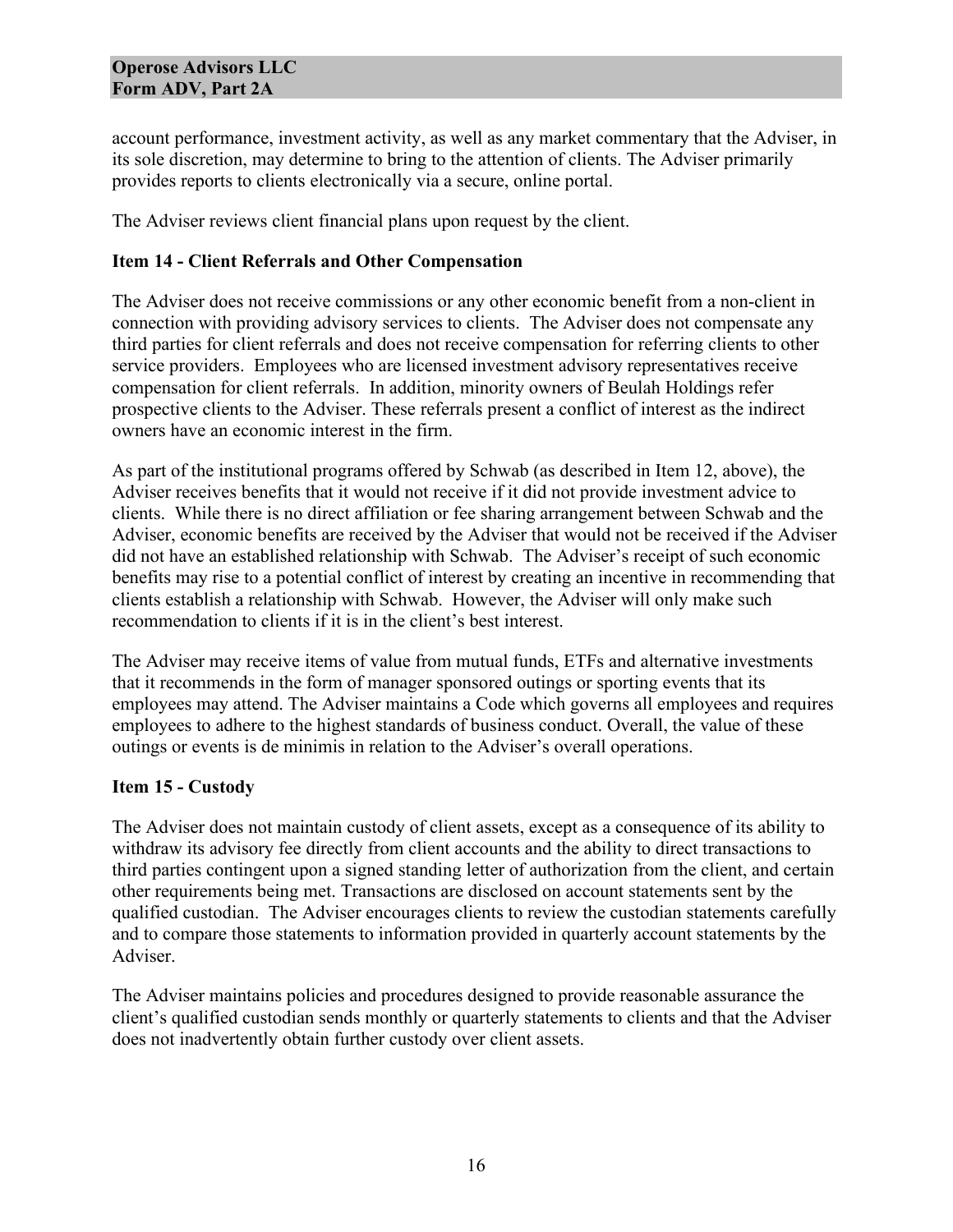## **Item 16 - Investment Discretion**

The Adviser performs its advisory services by exercising full discretionary authority with respect to its discretionary accounts. The Adviser generally has discretionary authority to purchase and sell investments for client accounts by virtue of a limited power of attorney incorporated in the client's advisory services agreement. The Adviser's discretionary authority may be subject to client-specific investment restrictions imposed by the client and provided to the Adviser in writing. These restrictions can affect the performance of the client's account relative to other accounts. From time to time, the Adviser manages client accounts on a non-discretionary basis.

When an Independent Manager is used to manage all or a portion of the client's account, the Independent Manager, not the Adviser, exercises discretion to purchase or sell investments in the account managed by the Independent Manager. In addition, alternative investments held in client accounts are typically considered non-discretionary as the client must enter into a separate subscription agreement with the investment.

## **Item 17 - Voting Client Securities**

Notwithstanding the Adviser's discretionary authority to make investment decisions on behalf of clients, it is the Adviser's policy to not exercise proxy voting authority over investments held in client accounts, unless specifically required to do so by the client in writing. Unless the Adviser is required to do so by the client as specified in writing, the obligation to vote client proxies shall rest with the client or an Independent Manager selected to manage client assets. The Adviser shall not be deemed to have proxy voting authority solely as a result of providing advice or information about a particular proxy vote to a client. Should the Adviser inadvertently receive proxy information for an investment held in the account of a client that does not require the Adviser to vote, the Adviser will make a good faith effort to forward such information on to the client in a timely manner but will not take any further action with respect to the voting of such proxy. Upon termination of its advisory services agreement with a client, the Adviser shall make a good faith and reasonable attempt to forward proxy information inadvertently received by the Adviser on behalf of the former client to the forwarding address provided by the former client to the Adviser.

The Adviser has adopted proxy voting policies and procedures (the "Proxy Voting Policy") designed to ensure that, in the limited situations where the Adviser is required to vote proxies on a client's behalf, the Adviser votes proxies in the best interests of its clients. The Proxy Voting Policy addresses how the Adviser generally intends to vote proxies (or what factors it will take into consideration) when voting on particular types of issues. In the event a conflict or the appearance of a conflict between the Adviser's interests and client interests with respect to proxy voting should arise, the Proxy Voting Policy provides for several methods of resolving such a conflict:

- vote the securities based on a pre-determined voting policy if the application of the policy to the matter presented to shareholders involves little discretion on the part of the Adviser;
- vote the securities in accordance with a pre-determined policy based upon the recommendations of an independent third party, such as a proxy voting service;
- refer the proxy to the client or to a fiduciary of the client for voting purposes;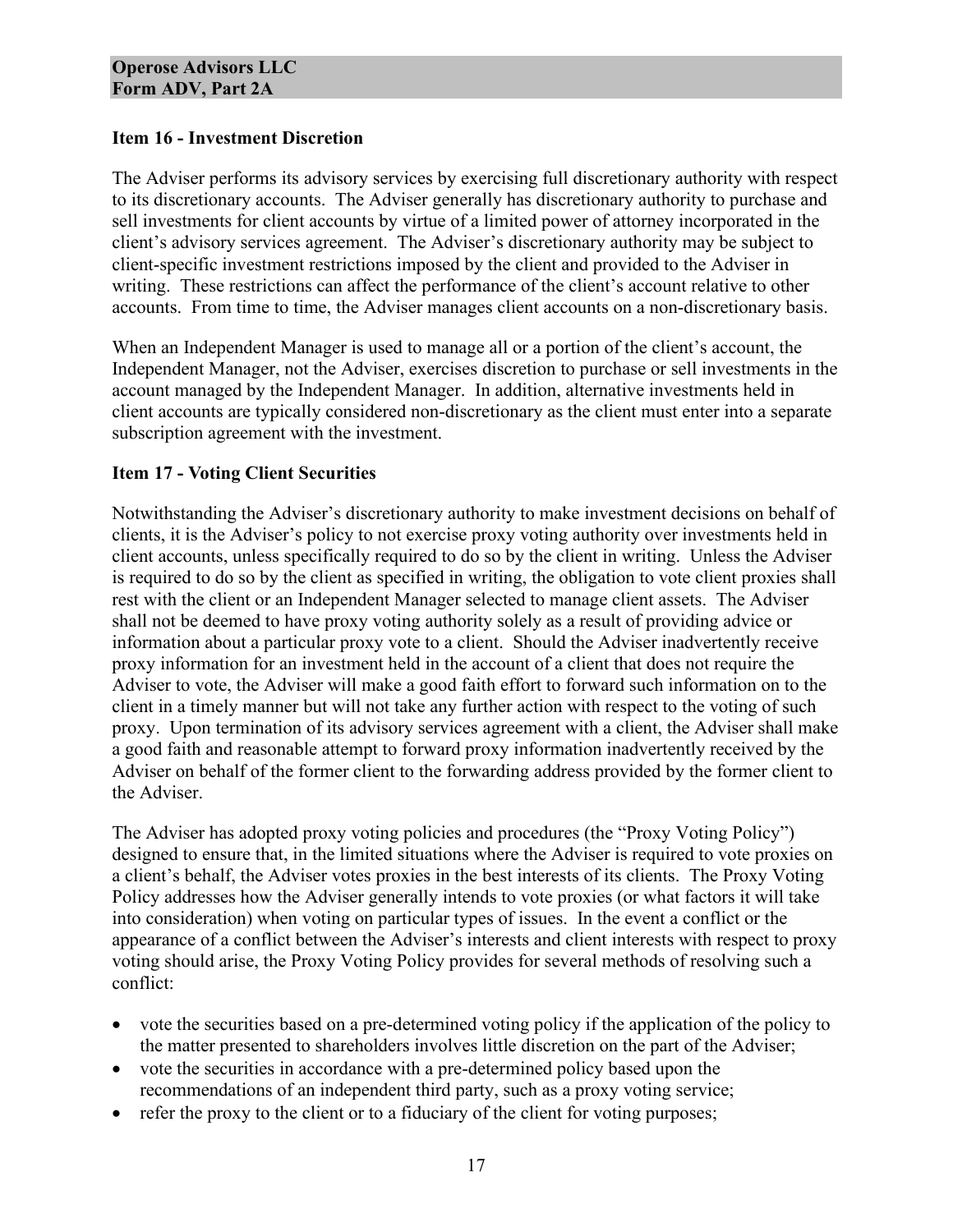- suggest that the client engage another party to determine how the proxy should be voted; or
- disclose the conflict to the client and obtain the client's consent or direction before voting.

Upon request to the Adviser, a client may obtain a copy of the Proxy Voting Policy and information on how the client's securities were voted.

## **Item 18 - Financial Information**

The Adviser has no financial condition that would impair its ability to meet contractual commitments to clients. A balance sheet is not required to be provided because the Adviser does not require prepayment of more than \$1,200 in fees per client, six months or more in advance.

The Adviser has not been the subject of a bankruptcy petition at any time during the past ten years.

## **Item 19 - Additional Information**

The Adviser will not act for clients in any legal proceedings, including bankruptcies or class actions, involving investments held or previously held in client accounts or the issuers of such investments. Clients are responsible for knowing the rights and terms of their investments and for taking action to realize the value of advantageous transactions. Within its discretion, the Adviser may opine on the advisability of certain shareholder activities and, in that regard, monitor legal proceedings. From time to time, the Adviser may also assist clients in submitting claims and supporting documentation.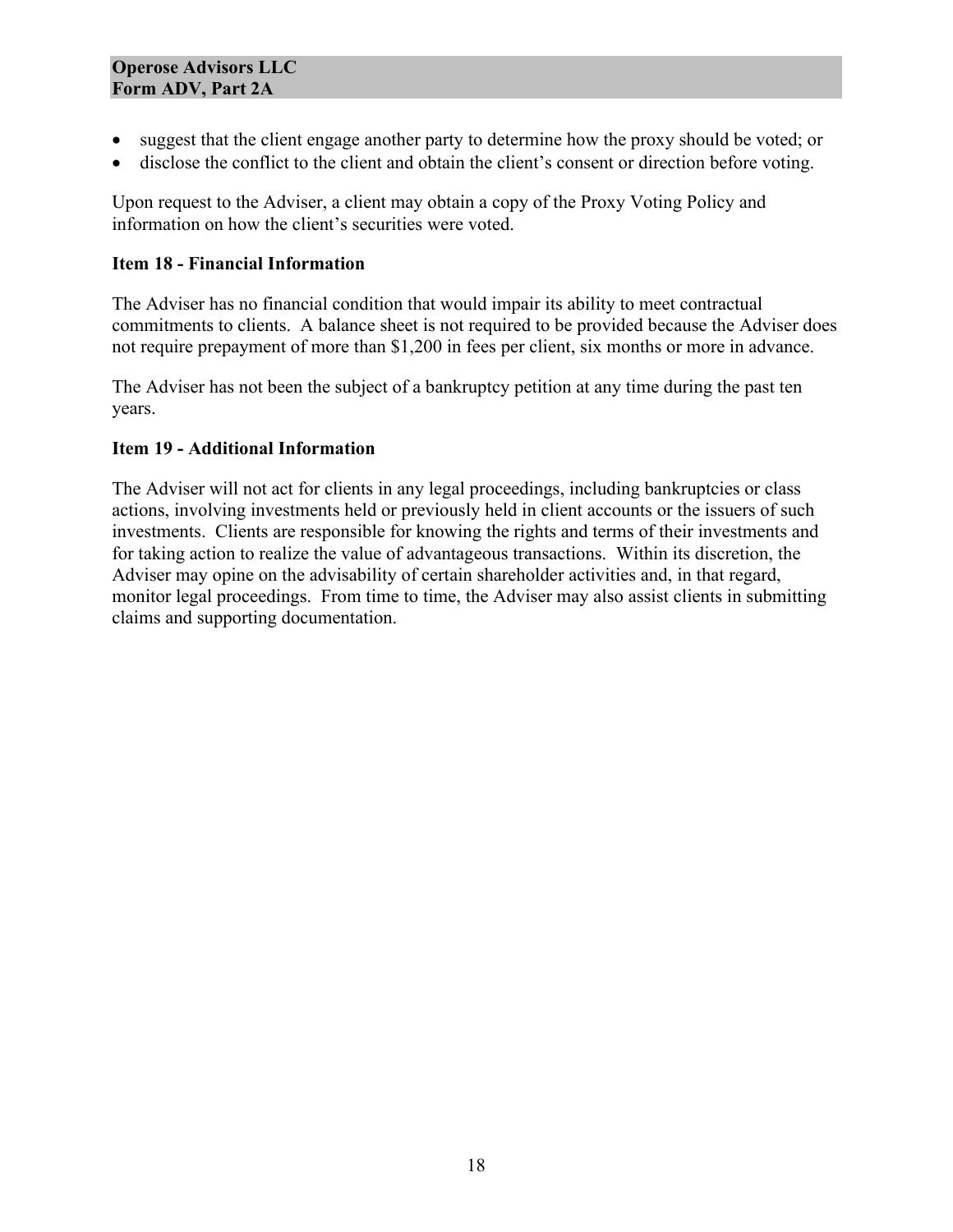## PRIVACY NOTICE

# FACTS WHAT DOES OPEROSE ADVISORS LLC ("OPEROSE ADVISORS") DO WITH YOUR PERSONAL INFORMATION?

| Why?  | Financial companies choose how they share your personal information. Federal law gives<br>consumers the right to limit some but not all sharing. Federal law also requires us to tell you how<br>we collect, share, and protect your personal information. Please read this notice carefully to<br>understand what we do. |
|-------|---------------------------------------------------------------------------------------------------------------------------------------------------------------------------------------------------------------------------------------------------------------------------------------------------------------------------|
| What? | The types of personal information we collect and share depend on the product or service you have<br>with us. This information can include:                                                                                                                                                                                |
|       | Social Security number and other personal identifying information (e.g., address, telephone<br>number, date of birth);                                                                                                                                                                                                    |
|       | Investment objectives, risk tolerance and financial assets; and                                                                                                                                                                                                                                                           |
|       | Investment holdings, account information and transaction history.                                                                                                                                                                                                                                                         |
|       | When you are no longer our customer, we continue to share your information as described in this<br>notice.                                                                                                                                                                                                                |
| How?  | All financial companies need to share customers' personal information to run their everyday<br>business. In the section below, we list the reasons financial companies can share their customers'<br>personal information; the reasons Operose Advisors chooses to share; and whether you can limit<br>this sharing.      |

| Reasons we can share your personal information                                                                                                                                              | Does Operose<br>Advisors share? | Can you limit this<br>sharing? |
|---------------------------------------------------------------------------------------------------------------------------------------------------------------------------------------------|---------------------------------|--------------------------------|
| For our everyday business purposes –<br>such as to process your transactions, maintain your<br>account(s), respond to court orders and legal investigations,<br>or report to credit bureaus | <b>Yes</b>                      | No                             |
| For our marketing purposes -<br>to offer our products and services to you                                                                                                                   | No                              | We don't share                 |
| For joint marketing with other financial companies                                                                                                                                          | No                              | We don't share                 |
| For our affiliates' everyday business purposes -<br>information about your transactions and experiences                                                                                     | $N_{\Omega}$                    | We don't share                 |
| For our affiliates' everyday business purposes -<br>information about your creditworthiness                                                                                                 | Nο                              | We don't share                 |
| For our affiliates to market to you                                                                                                                                                         | No                              | We don't share                 |
| For nonaffiliates to market to you                                                                                                                                                          | No                              | We don't share                 |

Questions? Call (414) 209-3280.